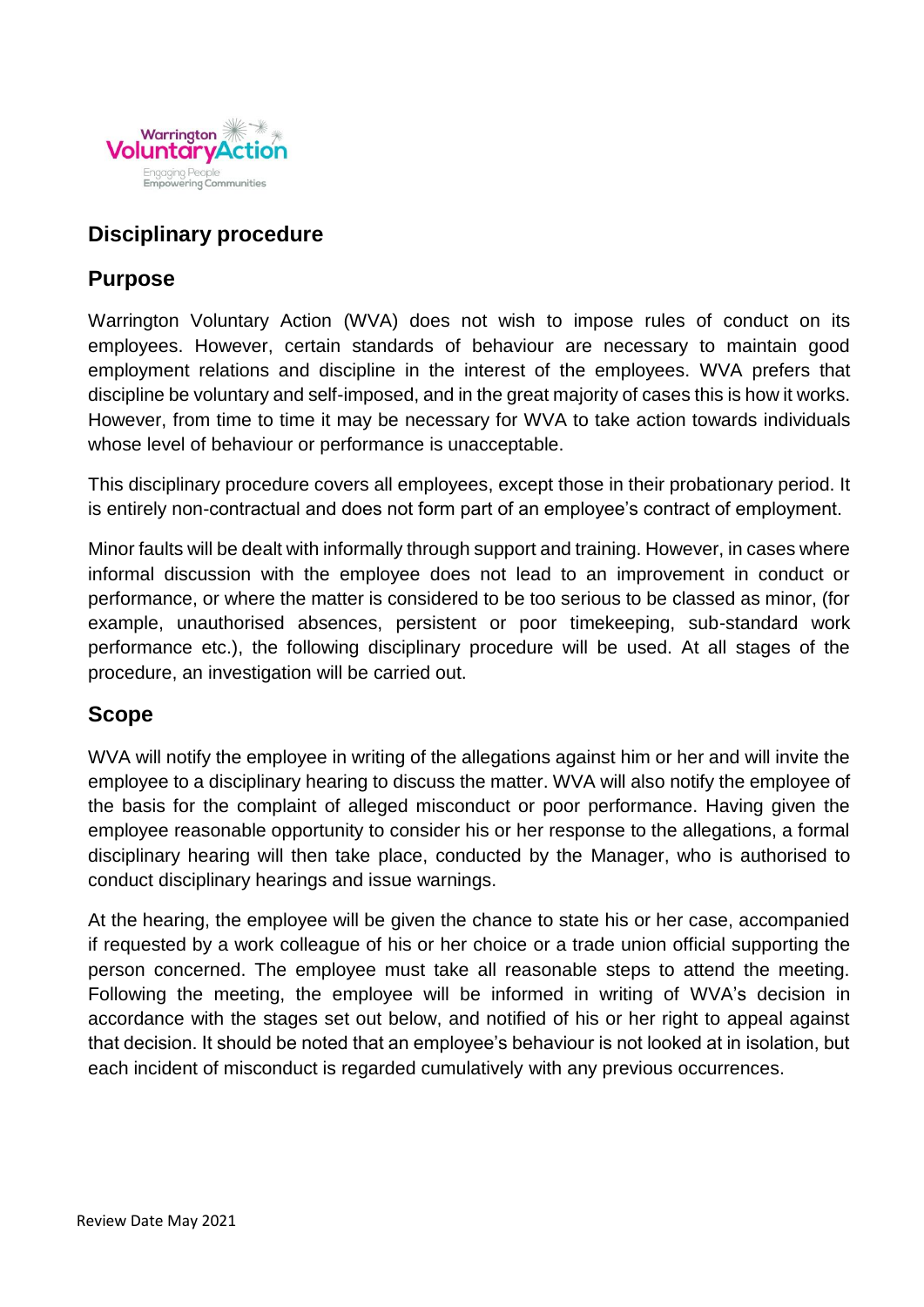## **Stage 1: Written warning**

If the employees conduct or performance is considered to be sufficiently unsatisfactory, then the employee will be given a formal written warning. He or she will be advised of the reason for the warning, how they need to improve their conduct or performance and the timescale over which the improvement is to be achieved. They will be told that the warning is the first stage of the formal disciplinary procedure and the likely consequences if the terms of the warning are not complied with. The written warning will be considered to be active for twelve months. After this time, it will no longer be regarded as active, subject to satisfactory conduct and performance.

## **Stage 2: Final written warning**

If there is a failure to improve performance in response to the procedure so far, or there is a repeat of misconduct for which a warning has previously been issued, or if there is a first instance of serious misconduct or serious poor performance, then a final written warning will be issued. This will give details of, and grounds for, the complaint, and how the employee needs to improve their conduct or performance. It will state the timescale over which the improvement is to be achieved, and warn that dismissal will probably result if the terms of the warning are not complied with. This final written warning will be recorded and active for 12 months. After this time, it will no longer be regarded as active, subject to satisfactory conduct and performance.

## **Stage 3: Dismissal**

Failure to meet the requirements set out in the final written warning will normally lead to dismissal, with appropriate notice. A decision of this kind will only be made after the fullest possible investigation. The Manager can make a referral to a panel of the Board of Directors to consider dismissal. If the decision is in favour of dismissal, the employee will be informed of the reasons for dismissal, the appropriate period of notice, the date on which his or her employment will terminate and how the employee can appeal against the dismissal decision.

## **Gross misconduct**

Offences under this heading are so serious that an employee who commits them will normally be summarily dismissed. In such cases, WVA reserves the right to dismiss without notice of termination or payment in lieu of notice. Examples of gross misconduct include:

- Any breakage of the law, such as theft and unauthorised possession or WVA property, fraud, deliberate falsification of records or any other form of dishonesty.
- Wilfully causing harm or injury to another employee, physical violence, bullying or grossly offensive behaviour.
- Deliberately causing damage to WVA property.
- Causing loss, damage or injury through serious carelessness.
- Wilful refusal to obey a reasonable management instruction.